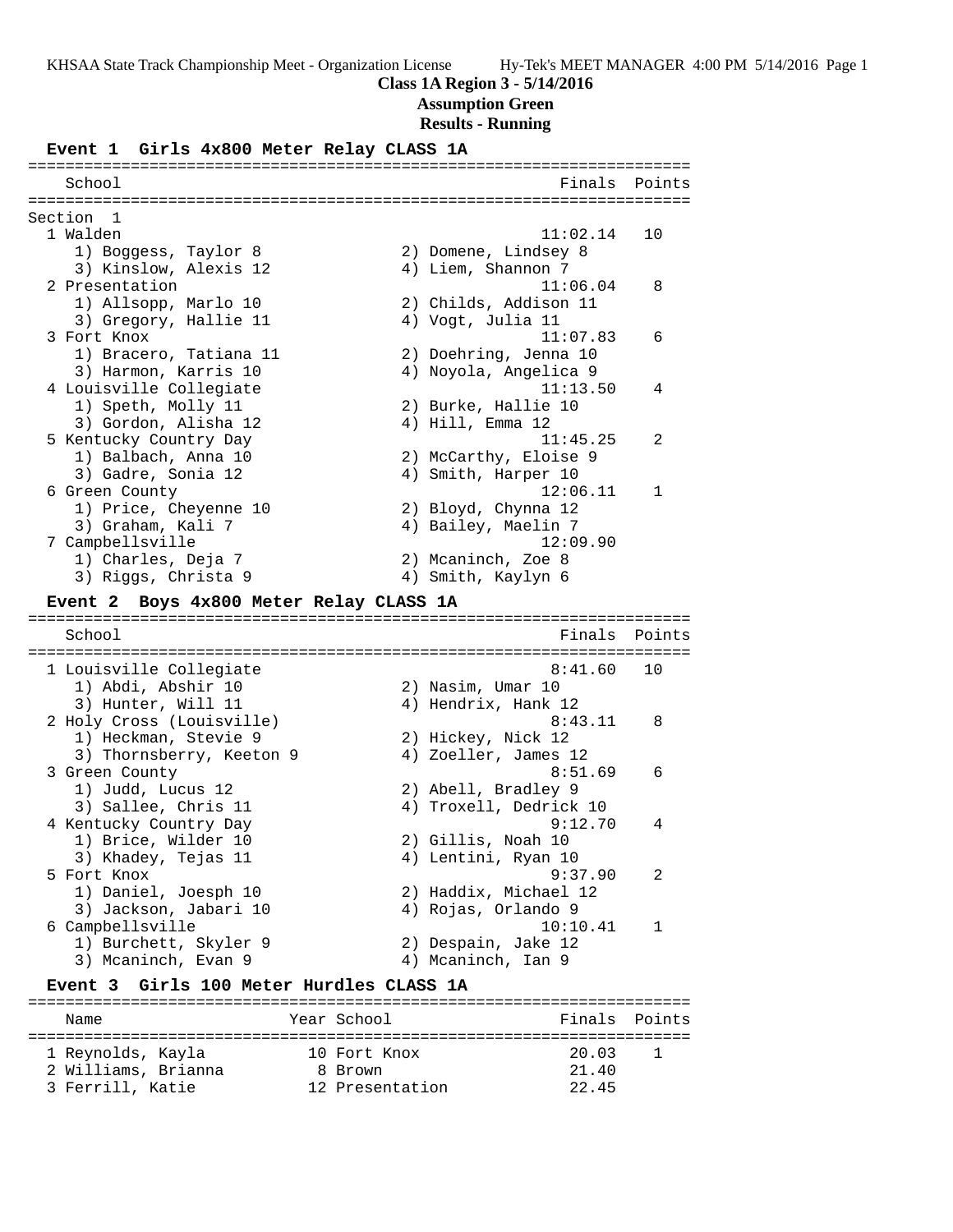#### **Class 1A Region 3 - 5/14/2016**

**Assumption Green**

### **Results - Running**

#### **....Event 3 Girls 100 Meter Hurdles CLASS 1A**

| Section 2          |                 |       |     |             |  |
|--------------------|-----------------|-------|-----|-------------|--|
| 1 Oakley, Ann      | 10 Holy Cross ( | 17.75 |     | 10          |  |
| 2 Allen, Ta'Neshya | 11 The Academy  | 18.05 |     | 8           |  |
| 3 Hurst, Anna      | 10 Louisville C | 18.93 |     | 6           |  |
| 4 Johnson, Holly   | 10 Kentucky Cou | 19.21 |     | 4           |  |
| 5 Howell, Shelby   | 10 Green County | 19.57 |     | 2           |  |
| 6 Donohue, Abby    | 9 Fort Knox     | 20.37 |     |             |  |
| 7 Gemperline, Kate | 12 Presentation | 20.78 |     |             |  |
| -- Haney, Sarah    | 11 Walden       |       | DO. | false start |  |

#### **Event 4 Boys 110 Meter Hurdles CLASS 1A**

| Name                 | Year School     | Finals Points |                |
|----------------------|-----------------|---------------|----------------|
| 1 Compton, Dominique | 12 Green County | 16.93         | 1 N            |
| 2 Rivera, Matthew    | 11 Fort Knox    | 17.71         | -8             |
| 3 Ables, Jacob       | 12 Holy Cross ( | 17.90         | - 6            |
| 4 Houk, Zeth         | 12 Green County | 19.39         | 4              |
| 5 Eklund, Alex       | 10 Fort Knox    | 19.72         | $\mathfrak{D}$ |
| 6 Thomas, Ken        | 9 Kentucky Cou  | 21.99         |                |
| 7 Hamby, Ja'ron      | 8 Brown         | 22.16         |                |
|                      |                 |               |                |

#### **Event 5 Girls 100 Meter Dash CLASS 1A**

| Name                 | Year School          | Finals | Points         |
|----------------------|----------------------|--------|----------------|
|                      |                      |        |                |
| Section 1            |                      |        |                |
| 1 Nelson, Alexis     | 10 St. Francis       | 15.28  |                |
| 2 Jackson, Karli     | 11 Bethlehem         | 15.30  |                |
| 3 Taylor, Miracle    | 8 The Academy        | 15.48  |                |
| 4 Speth, Meghan      | 8 Louisville C       | 15.56  |                |
| 5 Goodin, Hannah     | 10 Green County      | 15.90  |                |
| 6 Kruse, Abby        | 11 Holy Cross (      | 15.92  |                |
| 7 Farrar, Madeline   | 9 Whitefield Academy | 18.04  |                |
| Section <sub>2</sub> |                      |        |                |
| 1 Jones, Ryane       | 8 St. Francis        | 13.95  | 6              |
| 2 Williams, Brianna  | 8 Brown              | 14.27  | $\overline{2}$ |
| 3 Mathis, London     | 10 Kentucky Cou      | 14.35  |                |
| 4 Bickel, Hannah     | 11 Holy Cross (      | 14.56  |                |
| 5 Coleman, Isis      | 8 Campbellsville     | 14.59  |                |
| 6 Bessen, Julia      | 10 Louisville C      | 14.89  |                |
| 7 Williams, Anna     | 10 Brown             | 15.13  |                |
| Section 3            |                      |        |                |
| 1 Scott, Kierra      | 11 Kentucky Cou      | 13.76  | 10             |
| 2 Williams, Dominque | 11 Fort Knox         | 13.78  | 8              |
| 3 Hazelwood, Taliyah | 8 Campbellsville     | 14.18  | 4              |
| 4 Springfield, Kami  | 8 Walden             | 14.30  | $\mathbf{1}$   |
| 5 McGee, Jomikha     | 9 The Academy        | 14.31  |                |
| 6 Beam, Carly        | 9 Bethlehem          | 14.70  |                |
| 7 Howes, Jullianah   | 9 Fort Knox          | 14.71  |                |
| 8 Lindsay, Cassie    | 8 Green County       | 15.13  |                |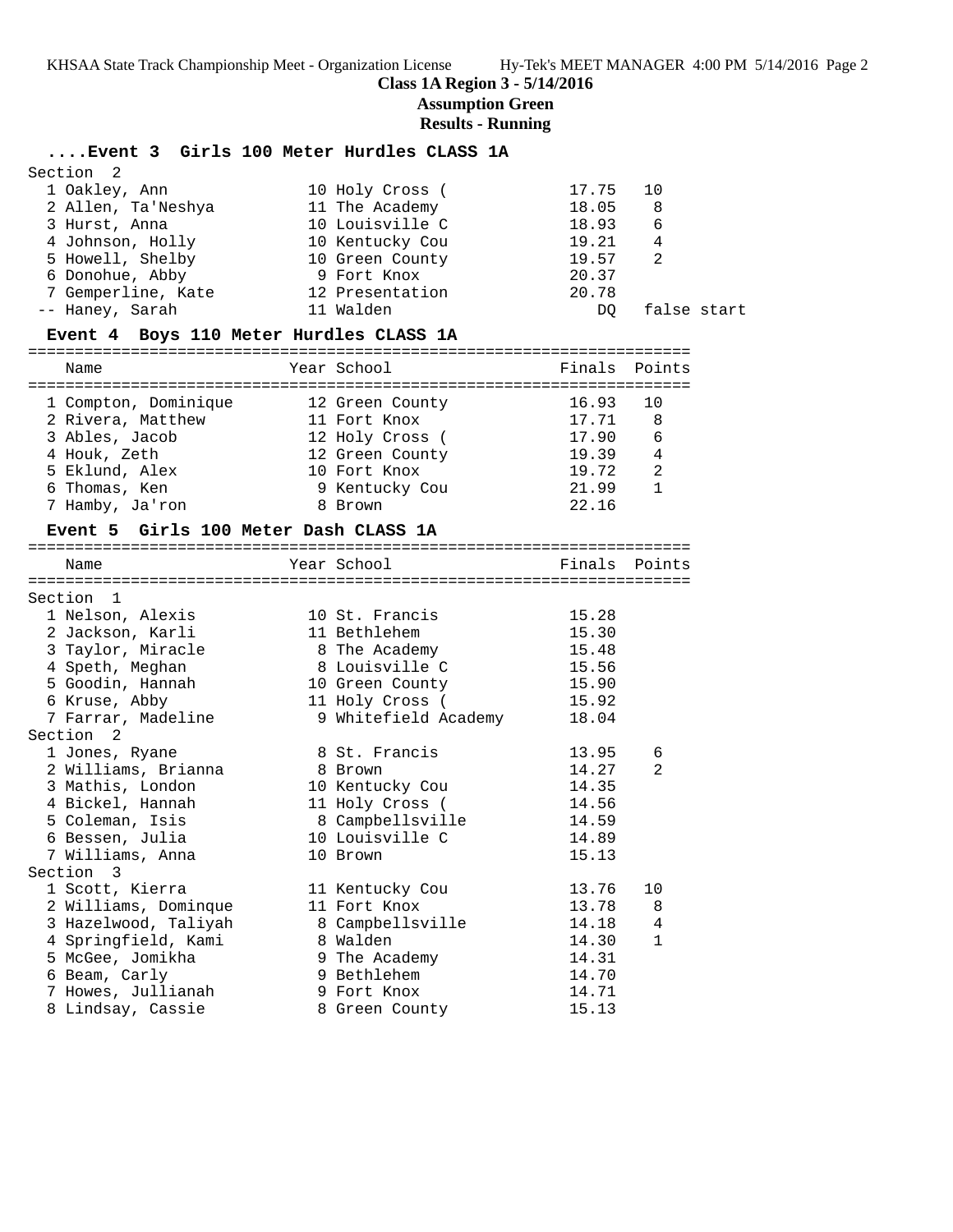## **Class 1A Region 3 - 5/14/2016**

# **Assumption Green**

| Event 6 Boys 100 Meter Dash CLASS 1A     |                          |                              |                |                |
|------------------------------------------|--------------------------|------------------------------|----------------|----------------|
| Name                                     | Year School              |                              | Finals Points  |                |
|                                          |                          |                              |                |                |
| Section<br>1                             | 10 Louisville C          |                              |                |                |
| 1 Murray, Nate                           |                          |                              | 13.58          |                |
| 2 Childress, Jaylen                      | 12 Brown                 |                              | 13.61<br>13.74 |                |
| 3 Hopkins, Kellon                        | 9 Brown                  |                              | 13.79          |                |
| 4 Whitfield, Greg<br>5 Haydon, Michael   | 9 Walden<br>10 Bethlehem |                              | 14.17          |                |
|                                          | 11 St. Francis           |                              | 14.71          |                |
| 6 Moore, Jabrell<br>7 Sepanek, Joseph    | 9 Whitefield Academy     |                              | 15.73          |                |
| Section 2                                |                          |                              |                |                |
| 1 Greenwall, Alec                        | 12 Holy Cross (          |                              | 12.30          |                |
| 2 Vancleave, Daesean                     | 9 Campbellsville         |                              | 12.63          |                |
| 3 Ford, Davonte                          | 9 Green County           |                              | 12.79          |                |
| 4 Kincaid, Ethan                         | 10 Louisville C          |                              | 12.98          |                |
| 5 Mason, Caleb                           | 9 St. Francis            |                              | 13.01          |                |
| 6 Reardon, Dakota                        | 9 Campbellsville         |                              | 13.27          |                |
| 7 Ohler, Tyler                           | 10 Bethlehem             |                              | 13.89          |                |
| Section 3                                |                          |                              |                |                |
| 1 Bearden, Max                           | 11 Holy Cross (          |                              | 11.41          | 10             |
| 2 Booth, Demetrius                       | 10 The Academy           |                              | 11.97          | 8              |
| 3 Walters, Dexter                        | 12 Kentucky Cou          |                              | 12.02          | 6              |
| 4 Wooldridge, Dallas                     | 12 Fort Knox             |                              | 12.20          | 4              |
| 5 Perches, Craig                         | 11 Fort Knox             |                              | 12.24          | $\overline{2}$ |
| 6 Blackwell, Brandon                     | 10 Whitefield Academy    |                              | 12.25          | $\mathbf{1}$   |
| 7 Cavanaugh, Chase                       | 12 Kentucky Cou          |                              | 12.26          |                |
| 8 Ribarich, Tj                           | 11 Green County          |                              | 12.34          |                |
| Event 7 Girls 4x200 Meter Relay CLASS 1A |                          |                              |                |                |
| School                                   |                          |                              | Finals         | Points         |
|                                          |                          |                              |                |                |
| Section<br>1                             |                          |                              |                |                |
| 1 Louisville Collegiate                  |                          |                              | 1:53.66        | 10             |
| 1) Orr, Elizabeth 12                     |                          | 2) Hurst, Anna 10            |                |                |
| 3) O'Leary, Gilly 12                     |                          | 4) Kommor, Regan 11          |                |                |
| 2 Fort Knox                              |                          |                              | 1:55.33        | 8              |
| 1) Bryant, Kasha 10                      |                          | 2) Garner, Brinkley 11       |                |                |
| 3) Howes, Jullianah 9                    |                          | 4) Williams, Dominque 11     |                |                |
| 3 Presentation                           |                          |                              | 1:56.28        | 6              |
| 1) Jackson, Dara 12                      |                          | 2) Reynolds, Lindsay 12      |                |                |
| 3) Stephenson, Lilly 11                  |                          | 4) Thompson, Allison 10      |                |                |
| 4 Kentucky Country Day                   |                          |                              | 1:56.51        | 4              |
| 1) Harrison, Annie 12                    |                          | 2) Mathis, London 10         |                |                |
| 3) Scott, Kierra 11                      |                          | 4) Smith, Harper 10          |                |                |
| 5 The Academy @ Shawnee                  |                          |                              | 2:00.34        | 2              |
| 1) Allen, Ta'Neshya 11                   |                          | 2) Deffenbache, Gueneverie 8 |                |                |
| 3) McGee, Jomikha 9                      |                          | 4) Taylor, Miracle 8         |                |                |
| 6 Campbellsville                         |                          |                              | 2:03.94        | 1              |
| 1) Coleman, Isis 8                       |                          | 2) Coro, Jasmine 8           |                |                |
| 3) Hazelwood, Taliyah 8                  |                          | 4) Williams, Lauren 9        |                |                |
| 7 Green County                           |                          |                              | 2:07.95        |                |
| 1) Embry, Breanna 9                      |                          | 2) Goodin, Hannah 10         |                |                |
| 3) Jaggers, Graysie 8                    |                          | 4) Lindsay, Cassie 8         |                |                |
| 8 Holy Cross (Louisville)                |                          |                              | 2:13.84        |                |
|                                          |                          |                              |                |                |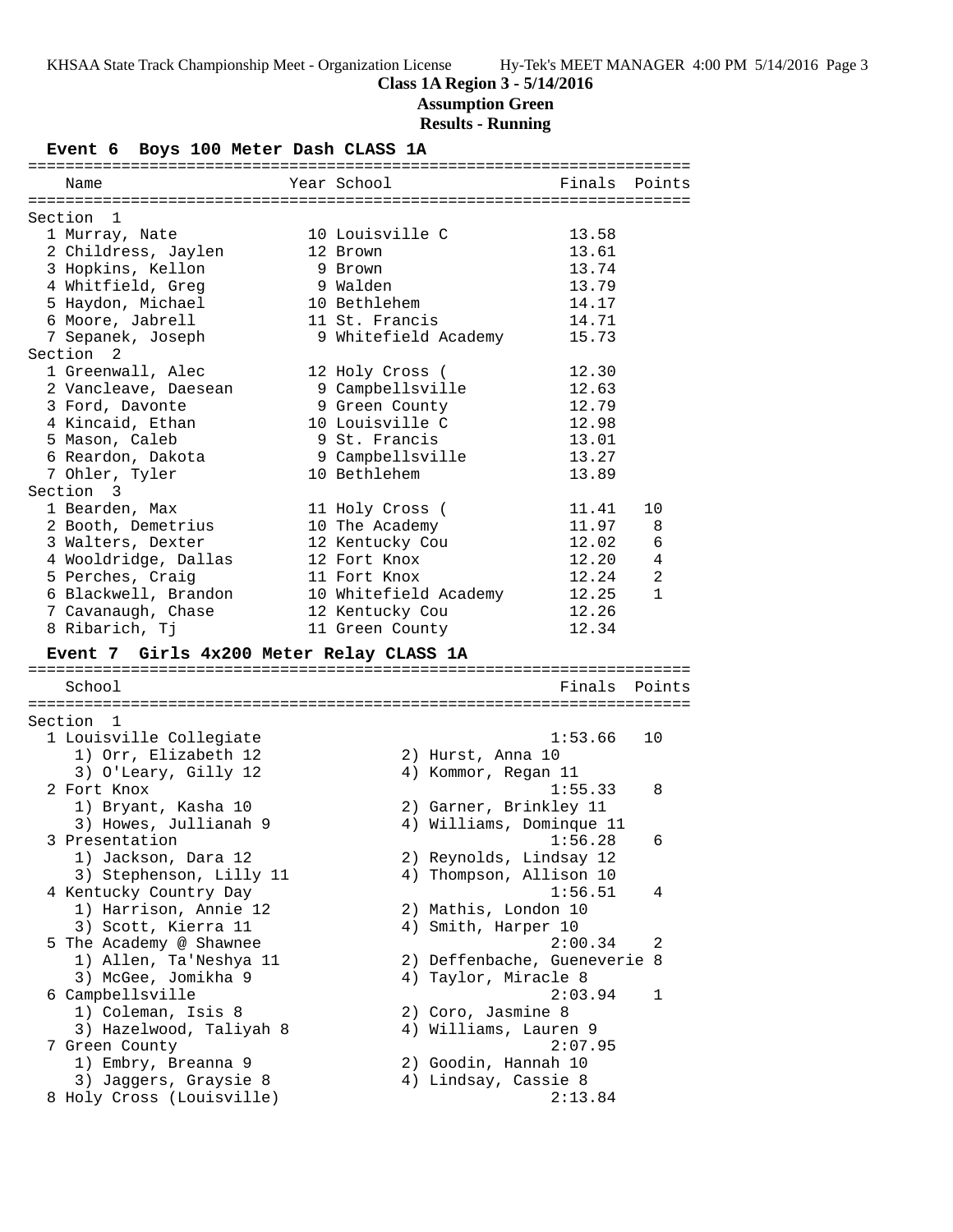**Class 1A Region 3 - 5/14/2016**

#### **Assumption Green**

#### **Results - Running**

**....Event 7 Girls 4x200 Meter Relay CLASS 1A**

 1) Kruse, Abby 11 2) Downs, Amber 9 3) Reynolds, Hannah 9 1940 Mars 4) Hickey, Katie 9

#### **Event 8 Boys 4x200 Meter Relay CLASS 1A**

======================================================================= School Finals Points ======================================================================= 1 Holy Cross (Louisville) 1:33.51 10 1) Ables, Jacob 12 2) Bearden, Max 11 3) Greenwall, Alec 12 (4) Ryan, Jake 12 2 Fort Knox 1:34.38 8 1) Gradney, Geoffrey 10 2) Green, Kamoni 11 3) Perches, Craig 11 (4) Wooldridge, Dallas 12 3 Kentucky Country Day 1:39.07 6 1) Carter, Donovan 12 2) Cavanaugh, Chase 12 3) Frank, Jared 11 4) Minor, Gianni 10 4 Louisville Collegiate 1:39.30 4 1) Nasim, Umar 10 2) Kincaid, Ethan 10 3) Steenrod, John 12 (4) Stern, Will 11 5 Green County 1:40.31 2 1) Springer, Jordan 12 2) Houk, Zeth 12 3) Suratt, Corbin 12 (4) Ribarich, Tj 11

#### **Event 9 Girls 1600 Meter Run CLASS 1A**

Name The School Team School (Finals Points ======================================================================= 1 Noyola, Angelica 9 Fort Knox 5:40.34 10 2 Collins, Caroline 11 Bethlehem 5:50.06 8 3 Domene, Lindsey 8 Walden 5:53.24 6 4 Vogt, Julia 11 Presentation 6:02.05 4 5 Thornsberry, Kaylee 11 Holy Cross ( 6:09.13 2 6 Mcaninch, Zoe 8 Campbellsville 6:11.06 1 7 Ragland, Sydney 8 St. Francis 6:11.09 8 Balbach, Anna 10 Kentucky Cou 6:14.50 9 Speth, Molly 11 Louisville C 6:24.28 10 Doehring, Jenna 10 Fort Knox 6:25.93 11 Graham, Kali 7 Green County 6:31.41 12 Adams, Zoe 10 Presentation 6:31.85 13 Hill, Emma 12 Louisville C 6:33.99 14 Stilts, Briana 8 Green County 6:34.70 15 McCarthy, Eloise 9 Kentucky Cou 6:39.26

=======================================================================

#### **Event 10 Boys 1600 Meter Run CLASS 1A**

======================================================================= Name The Year School The Finals Points ======================================================================= 1 Troxell, Dedrick 10 Green County 4:44.44 10 2 Thornsberry, Keeton 9 Holy Cross ( 4:50.06 8 3 Hendrix, Hank 12 Louisville C 4:52.00 6 4 Brice, Wilder 10 Kentucky Cou 4:57.60 4 5 Heckman, Stevie 9 Holy Cross ( 4:58.07 2 6 Thomasson, Robbie 9 Whitefield Academy 4:58.24 1 7 Henes, Ethan 10 Louisville C 4:59.47 8 Stanton, Luke 11 Brown 5:03.27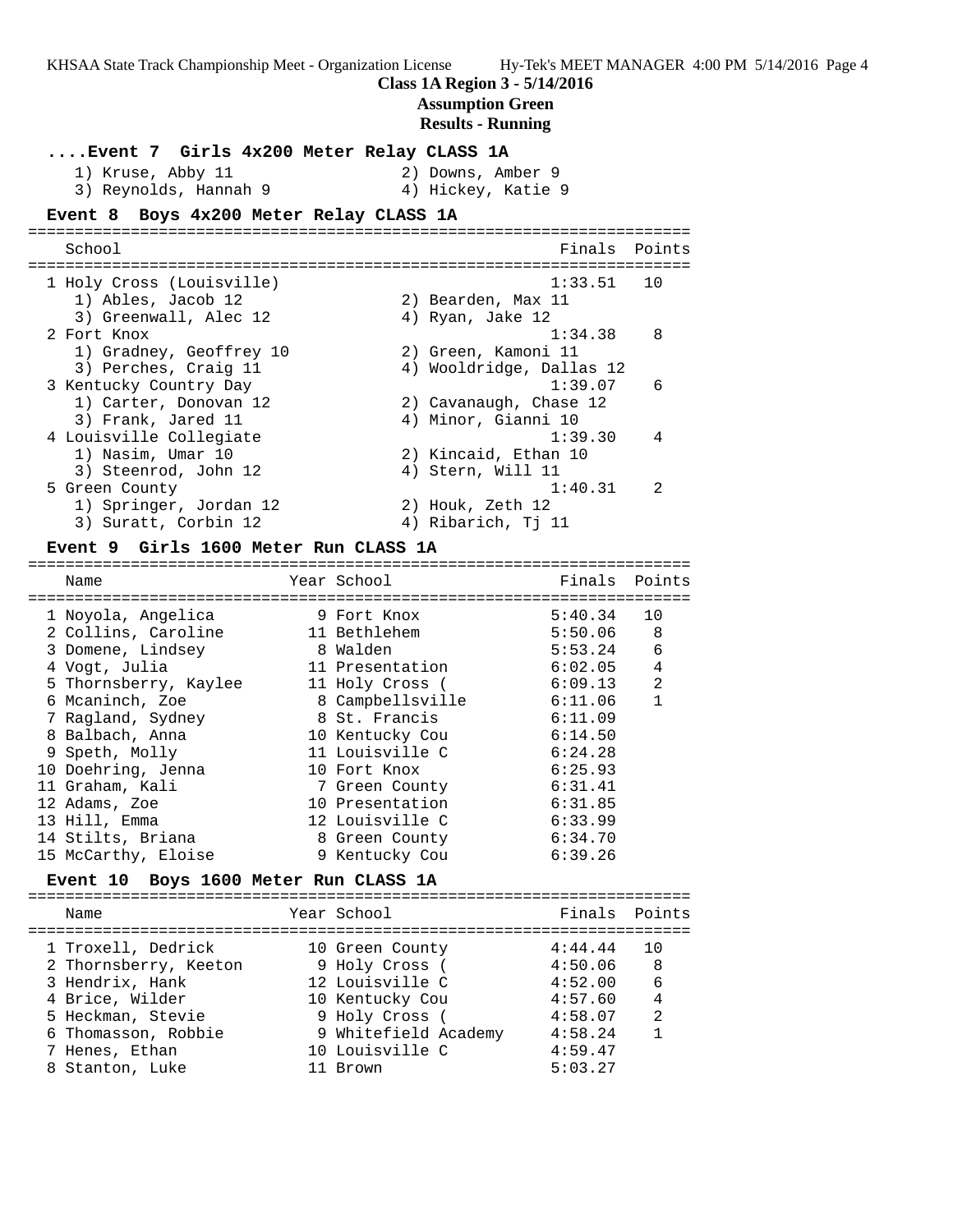**Class 1A Region 3 - 5/14/2016**

| Event 10 Boys 1600 Meter Run CLASS 1A<br>5:03.88<br>5:06.31<br>5:10.08<br>12 Green County<br>5:15.04<br>10 Kentucky Cou<br>5:24.03<br>5:40.70<br>12 Campbellsville<br>5:44.66<br>6:19.32<br>6:55.19<br>Girls 4x100 Meter Relay CLASS 1A<br>Finals<br>1:02.28<br>2) Downs, Amber 9 | Points                                        |                      |
|-----------------------------------------------------------------------------------------------------------------------------------------------------------------------------------------------------------------------------------------------------------------------------------|-----------------------------------------------|----------------------|
|                                                                                                                                                                                                                                                                                   |                                               |                      |
|                                                                                                                                                                                                                                                                                   |                                               |                      |
|                                                                                                                                                                                                                                                                                   |                                               |                      |
|                                                                                                                                                                                                                                                                                   |                                               |                      |
|                                                                                                                                                                                                                                                                                   |                                               |                      |
|                                                                                                                                                                                                                                                                                   |                                               |                      |
|                                                                                                                                                                                                                                                                                   |                                               |                      |
|                                                                                                                                                                                                                                                                                   |                                               |                      |
|                                                                                                                                                                                                                                                                                   |                                               |                      |
|                                                                                                                                                                                                                                                                                   |                                               |                      |
|                                                                                                                                                                                                                                                                                   |                                               |                      |
|                                                                                                                                                                                                                                                                                   |                                               |                      |
|                                                                                                                                                                                                                                                                                   |                                               |                      |
| 4) Hickey, Katie 9                                                                                                                                                                                                                                                                |                                               |                      |
|                                                                                                                                                                                                                                                                                   |                                               |                      |
| 53.93                                                                                                                                                                                                                                                                             | 10                                            |                      |
| 2) O'Leary, Gilly 12                                                                                                                                                                                                                                                              |                                               |                      |
| 4) Kommor, Regan 11                                                                                                                                                                                                                                                               |                                               |                      |
| 54.17                                                                                                                                                                                                                                                                             | 8                                             |                      |
| 2) Howes, Jullianah 9                                                                                                                                                                                                                                                             |                                               |                      |
| 4) Williams, Dominque 11<br>54.40                                                                                                                                                                                                                                                 | 6                                             |                      |
| 2) Mathis, London 10                                                                                                                                                                                                                                                              |                                               |                      |
| 4) Smith, Harper 10                                                                                                                                                                                                                                                               |                                               |                      |
| 55.78                                                                                                                                                                                                                                                                             | 4                                             |                      |
| 2) Deffenbache, Gueneverie 8                                                                                                                                                                                                                                                      |                                               |                      |
| 4) Taylor, Miracle 8                                                                                                                                                                                                                                                              |                                               |                      |
| 59.54                                                                                                                                                                                                                                                                             | 2                                             |                      |
| 2) Sievert, Alex 10                                                                                                                                                                                                                                                               |                                               |                      |
| 4) Wheatley, Kaitlin 10                                                                                                                                                                                                                                                           |                                               |                      |
| 59.79                                                                                                                                                                                                                                                                             | $\mathbf{1}$                                  |                      |
|                                                                                                                                                                                                                                                                                   |                                               |                      |
| 2) Hazelwood, Taliyah 8                                                                                                                                                                                                                                                           |                                               |                      |
|                                                                                                                                                                                                                                                                                   |                                               |                      |
| 1:01.49                                                                                                                                                                                                                                                                           |                                               |                      |
|                                                                                                                                                                                                                                                                                   |                                               |                      |
|                                                                                                                                                                                                                                                                                   |                                               | Exc Z 2 Violation    |
| DQ<br>2) Leachman, Jasmine 10                                                                                                                                                                                                                                                     |                                               |                      |
|                                                                                                                                                                                                                                                                                   | 4) Williams, Lauren 9<br>2) Goodin, Hannah 10 | 4) Lindsay, Cassie 8 |

School **Finals Points** ======================================================================= Section 1 1 Holy Cross (Louisville) 44.92 10 1) Ables, Jacob 12 2) Bearden, Max 11 3) Greenwall, Alec 12 (4) Ryan, Jake 12 2 Fort Knox 44.95 8 1) Perches, Craig 11 2) Santiago, Ahlec 11 3) Wooldridge, Dallas 12 4) Yarbrough, Andre 12 3 Kentucky Country Day 45.64 6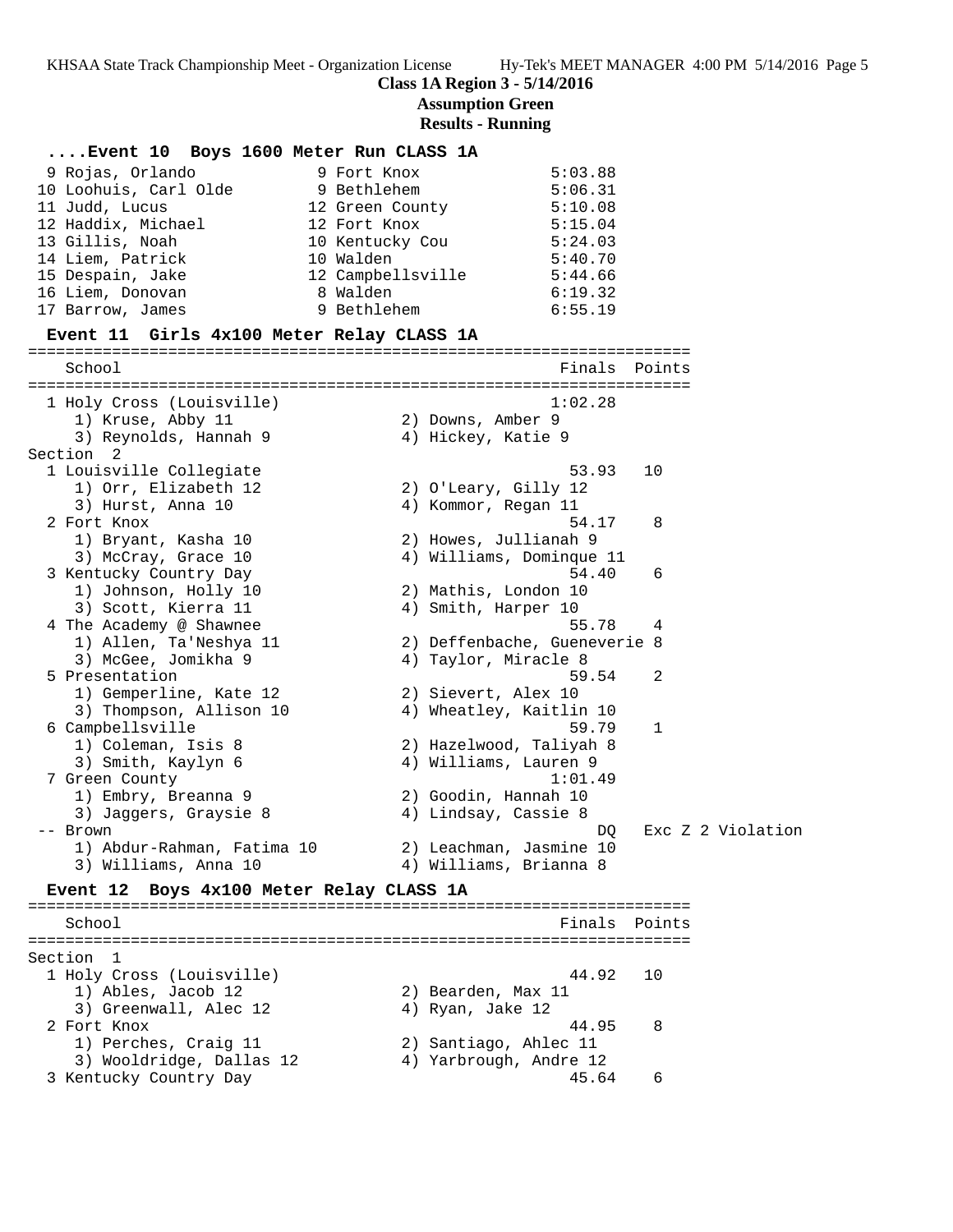#### **Class 1A Region 3 - 5/14/2016**

### **Assumption Green**

#### **Results - Running**

#### **....Event 12 Boys 4x100 Meter Relay CLASS 1A**

| 1) Carter, Donovan 12   | 2) Cavanaugh, Chase 12     |
|-------------------------|----------------------------|
| 3) Collins, Mitchell 12 | 4) Walters, Dexter 12      |
| 4 Green County          | 48.18<br>4                 |
| 1) Springer, Jordan 12  | 2) Houk, Zeth 12           |
| 3) Suratt, Corbin 12    | 4) Keith, William 12       |
| 5 Louisville Collegiate | 48.79<br>$\mathcal{L}$     |
| 1) Murray, Nate 10      | 2) Steenrod, John 12       |
| 3) Kincaid, Ethan 10    | 4) Stern, Will 11          |
| 6 Brown                 | 49.01                      |
| 1) Childress, Jaylen 12 | 2) Durgasingh, Landon 11   |
| 3) Hamby, Ja'ron 8      | 4) Abdur-Rahman, Hashim 11 |
| 7 Campbellsville        | 51.02                      |
| 1) Johnson, Tristan 9   | 2) Reardon, Dakota 9       |
| 3) Vancleave, Daesean 9 | 4) Reardon, Devon 8        |

#### **Event 13 Girls 400 Meter Dash CLASS 1A**

======================================================================= Name The Year School The Finals Points ======================================================================= 1 Abdur-Rahman, Fatima 10 Brown 1:11.08 2 Speth, Meghan 8 Louisville C 1:13.17 Section 2 1 Nelson, Alexis 10 St. Francis 1:09.01 4 2 Osborn, Jamie 10 Walden 1:10.85 3 Bracero, Tatiana 11 Fort Knox 1:11.90 4 Foley, Claire 10 Louisville C 1:12.47 5 Charles, Deja 7 Campbellsville 1:16.68 6 Williams, Katelynn 11 Green County 1:17.82 7 Gupton, Chloe 9 Campbellsville 1:18.95 8 Greenwell, Kelsey 11 Bethlehem 1:21.23 Section 3 1 Boggess, Taylor 8 Walden 1:03.66 10 2 Beache, Kendall 11 Kentucky Cou 1:07.45 8 3 Garner, Brinkley 11 Fort Knox 1:07.46 6 4 Beam, Carly 9 Bethlehem 1:09.48 2 5 Jones, Ryane 8 St. Francis 1:10.10 1 6 White, Ashley 9 Kentucky Cou 1:10.25 7 Allsopp, Marlo 10 Presentation 1:10.67 8 Leachman, Jasmine 10 Brown 1:11.45 **Event 14 Boys 400 Meter Dash CLASS 1A**

#### =======================================================================

| Name                 | Year School      | Finals Points |                |
|----------------------|------------------|---------------|----------------|
| Section 1            |                  |               |                |
| 1 Stern, Will        | 11 Louisville C  | 54.67         | 8              |
| 2 Knuckles, Chris    | 9 The Academy    | 54.80         | $\overline{4}$ |
| 3 Avdevich, Bricklen | 9 Holy Cross (   | 57.82         |                |
| 4 Gawarecki, Jake    | 10 Holy Cross (  | 58.71         |                |
| 5 Crowe, Eli         | 9 Bethlehem      | 1:06.90       |                |
| 6 Miller, Samari     | 9 The Academy    | 1:10.41       |                |
| 7 Moore, Jabrell     | 11 St. Francis   | 1:11.24       |                |
| Section <sub>2</sub> |                  |               |                |
| 1 Eastham, Mase      | 11 Green County  | 57.48         |                |
| 2 Pipes, Joe         | 9 Campbellsville | 57.57         |                |
|                      |                  |               |                |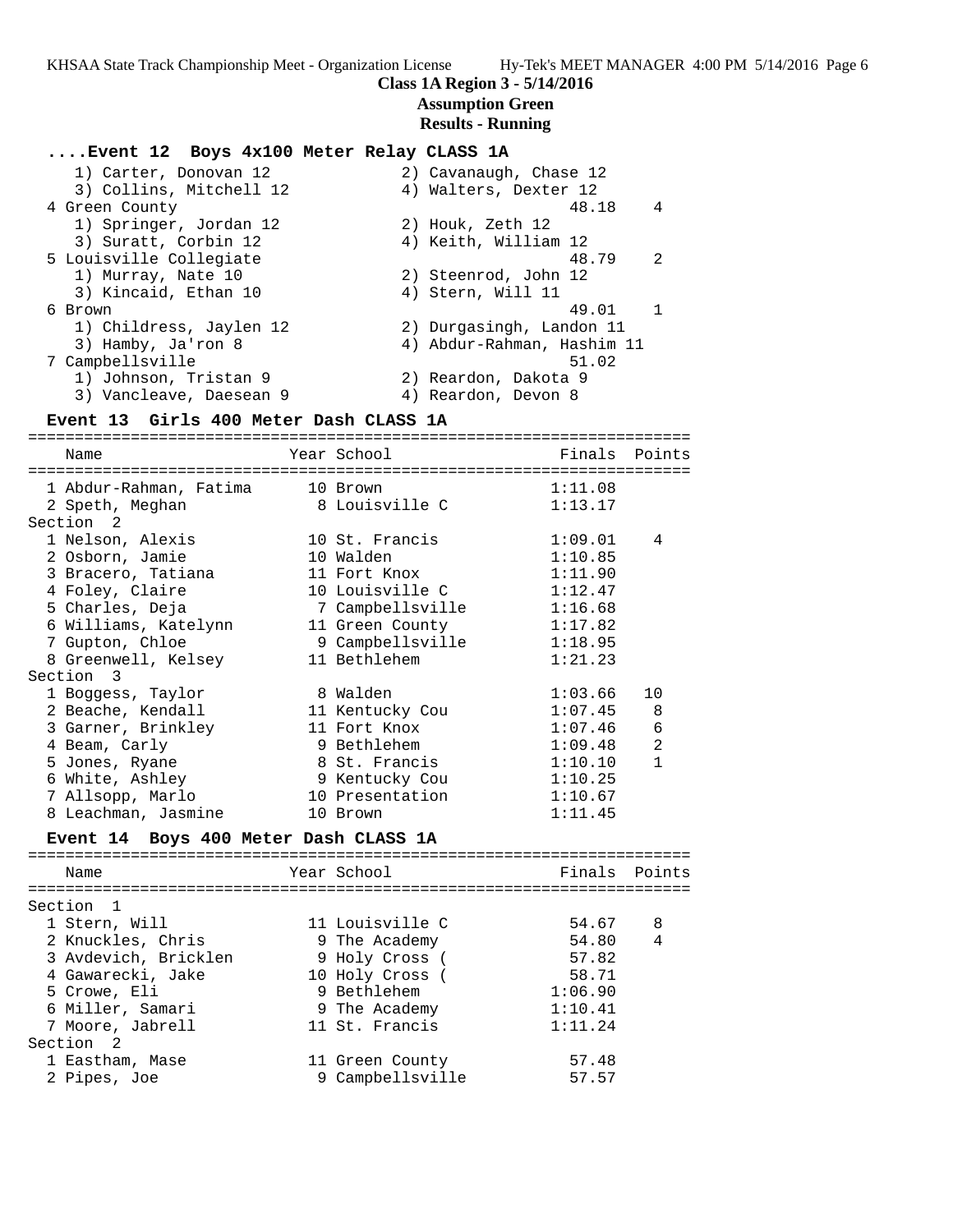## **Class 1A Region 3 - 5/14/2016**

# **Assumption Green**

| Event 14 Boys 400 Meter Dash CLASS 1A     |                                                  |                |                |
|-------------------------------------------|--------------------------------------------------|----------------|----------------|
| 3 Thompson, Evan                          | 11 Brown                                         | 58.03          |                |
| 4 Chandler, Kyle                          | 10 Kentucky Cou                                  | 1:00.01        |                |
| 5 Pois, Zander                            | 11 Walden                                        | 1:01.74        |                |
| 6 Burchett, Skyler                        | 9 Campbellsville                                 | 1:04.20        |                |
| Section 3                                 |                                                  |                |                |
| 1 Green, Kamoni                           | 11 Fort Knox                                     | 54.33          | 10             |
| 2 Acevedo, Christian                      | 11 Fort Knox                                     | 54.79          | 6              |
| 3 Abdur-Rahman, Hashim                    | 11 Brown                                         | 55.50          | 2              |
| 4 Barrett, Spencer                        | 9 Walden                                         | 55.70          | $\mathbf{1}$   |
| 5 Collins, Mitchell                       | 12 Kentucky Cou                                  | 56.36          |                |
| 6 Mason, Caleb                            | 9 St. Francis                                    | 57.61          |                |
| 7 Springer, Jordan                        | 12 Green County                                  | 57.79          |                |
|                                           | 8 Blackwell, Brandon 10 Whitefield Academy 58.28 |                |                |
| Event 15 Girls 300 Meter Hurdles CLASS 1A |                                                  |                |                |
| Name                                      | Year School                                      | Finals Points  |                |
| Section 1                                 |                                                  |                |                |
| 1 Bessen, Julia                           | 10 Louisville C                                  | 56.98          |                |
| 2 Donohue, Abby                           | 9 Fort Knox                                      | 57.46          |                |
| 3 Reynolds, Kayla                         | 10 Fort Knox                                     | 1:02.21        |                |
| Section 2                                 |                                                  |                |                |
| 1 Allen, Ta'Neshya                        | 11 The Academy                                   | 49.64          | 10             |
| 2 Oakley, Ann                             | 10 Holy Cross (                                  | 50.65          | 8              |
| 3 Hurst, Anna                             | 10 Louisville C                                  | 51.13          | 6              |
| 4 Howell, Shelby                          | 10 Green County                                  | 53.13          | $\overline{4}$ |
| 5 Boggess, Taylor                         | 8 Walden                                         | 53.51          | 2              |
| 6 Johnson, Holly                          | 10 Kentucky Cou                                  | 56.29          | $\mathbf{1}$   |
| 7 Williams, Brianna                       | 8 Brown                                          | 59.11          |                |
| 8 Haney, Sarah                            | 11 Walden                                        | 1:07.36        |                |
| Event 16 Boys 300 Meter Hurdles CLASS 1A  |                                                  |                |                |
| Name                                      | Year School                                      | Finals Points  |                |
|                                           |                                                  |                |                |
| Section 1                                 |                                                  |                |                |
| 1 Mcaninch, Evan                          | 9 Campbellsville                                 | 51.07          |                |
| 2 Berry, Christian                        | 10 Campbellsville<br>9 Kentucky Cou              | 51.24<br>53.73 |                |
| 3 Thomas, Ken<br>4 Weston, Zach           | 8 Bethlehem                                      | 58.95          |                |
| Section<br>2                              |                                                  |                |                |
| 1 Ables, Jacob                            | 12 Holy Cross (                                  | 42.47          | 10             |
| 2 Compton, Dominique                      | 12 Green County                                  | 42.78          | 8              |
| 3 Ryan, Jake                              | 12 Holy Cross (                                  | 44.21          | 6              |
| 4 Houk, Zeth                              | 12 Green County                                  | 46.13          | 4              |
| 5 Jordan, Mckinley                        | 9 Fort Knox                                      | 47.41          | 2              |
| 6 Collins, John                           | 12 Bethlehem                                     | 48.04          | 1              |
| 7 Eklund, Alex                            | 10 Fort Knox                                     | 48.78          |                |
| 8 Hamby, Ja'ron                           | 8 Brown                                          | 51.02          |                |
|                                           |                                                  |                |                |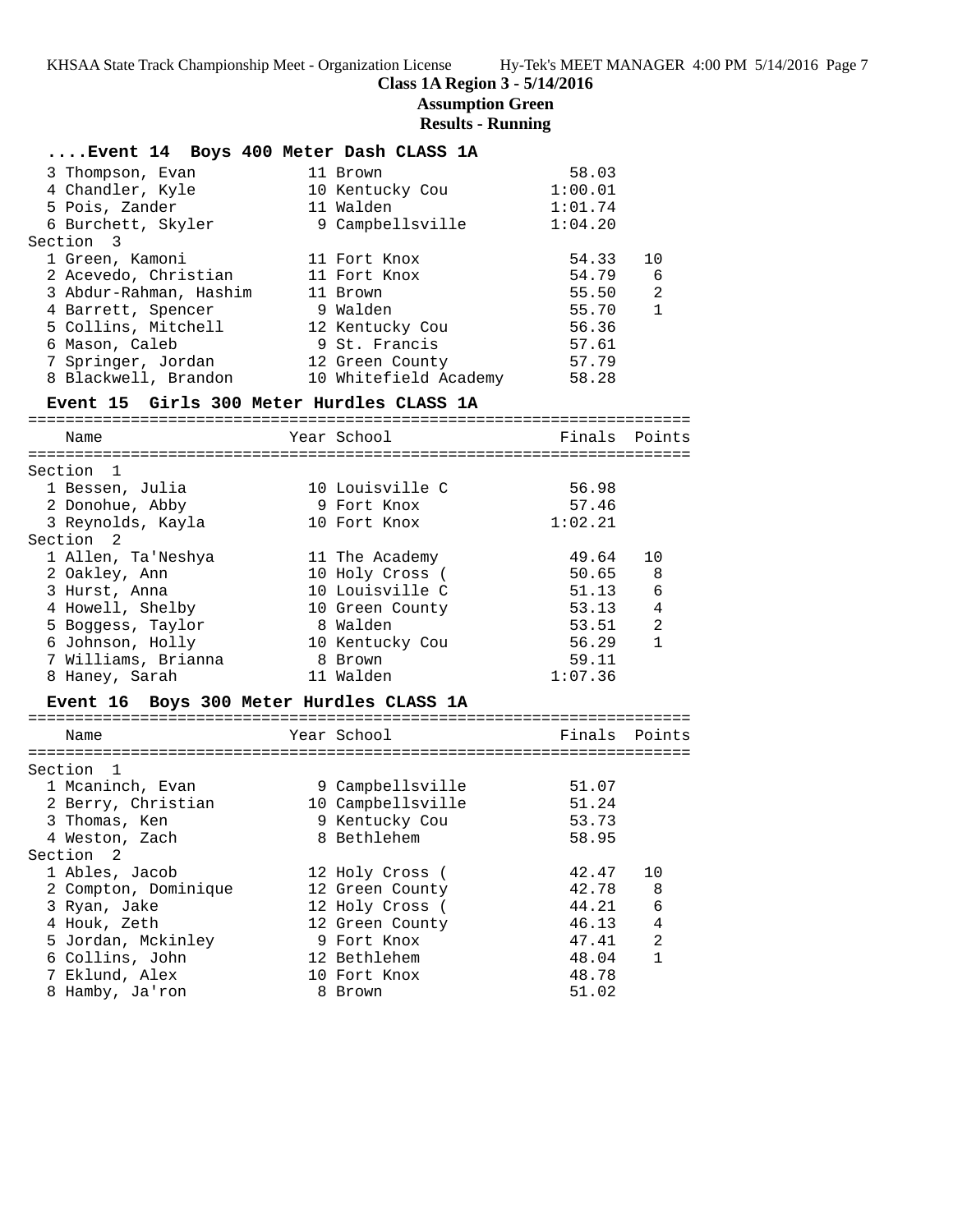### **Class 1A Region 3 - 5/14/2016**

## **Assumption Green**

### **Results - Running**

#### **Event 17 Girls 800 Meter Run CLASS 1A**

| Name                      |  | Year School      | Finals  | Points         |  |  |  |
|---------------------------|--|------------------|---------|----------------|--|--|--|
|                           |  |                  |         |                |  |  |  |
| Section<br>$\overline{1}$ |  |                  |         |                |  |  |  |
| 1 Gregory, Hallie         |  | 11 Presentation  | 2:39.81 | 10             |  |  |  |
| 2 Price, Cheyenne         |  | 10 Green County  | 2:40.98 | 8              |  |  |  |
| 3 Jennings, Rachel        |  | 11 Kentucky Cou  | 2:49.74 | 6              |  |  |  |
| 4 Burke, Hallie           |  | 10 Louisville C  | 2:50.85 | $\overline{4}$ |  |  |  |
| 5 Bracero, Tatiana        |  | 11 Fort Knox     | 2:51.06 | $\overline{2}$ |  |  |  |
| 6 Ragland, Sydney         |  | 8 St. Francis    | 2:53.69 | $\mathbf{1}$   |  |  |  |
| 7 Bloyd, Chynna           |  | 12 Green County  | 2:54.07 |                |  |  |  |
| 8 Young, Skyler           |  | 7 Walden         | 2:56.76 |                |  |  |  |
| 9 Kinslow, Alexis         |  | 12 Walden        | 2:57.77 |                |  |  |  |
| 10 Love, Jaidah           |  | 9 The Academy    | 3:02.49 |                |  |  |  |
| 11 Smith, Kaylyn          |  | 6 Campbellsville | 3:03.07 |                |  |  |  |
| 12 Gordon, Alisha         |  | 12 Louisville C  | 3:03.38 |                |  |  |  |
| 13 Harmon, Karris         |  | 10 Fort Knox     | 3:05.48 |                |  |  |  |
| 14 Brice, Lilly           |  | 12 Kentucky Cou  | 3:06.83 |                |  |  |  |
| 15 Riggs, Christa         |  | 9 Campbellsville | 3:10.30 |                |  |  |  |
| 16 Greenwell, Kelsey      |  | 11 Bethlehem     | 3:20.39 |                |  |  |  |

# **Event 18 Boys 800 Meter Run CLASS 1A**

| Name                  | Year School     | Finals Points |                |
|-----------------------|-----------------|---------------|----------------|
| 1 Hickey, Nick        | 12 Holy Cross ( | 2:05.46       | 10             |
| 2 Troxell, Dedrick    | 10 Green County | 2:06.59       | - 8            |
| 3 Zoeller, James      | 12 Holy Cross ( | 2:10.42       | 6              |
| 4 Nasim, Umar         | 10 Louisville C | 2:10.83       | $\overline{4}$ |
| 5 Sallee, Chris       | 11 Green County | 2:11.29       | 2              |
| 6 Brice, Wilder       | 10 Kentucky Cou | 2:13.96       | $\mathbf{1}$   |
| 7 Jackson, Jabari     | 10 Fort Knox    | 2:16.45       |                |
| 8 Hunter, Will        | 11 Louisville C | 2:19.63       |                |
| 9 Cecil, Cabot        | 11 Walden       | 2:20.14       |                |
| 10 Haddix, Michael    | 12 Fort Knox    | 2:21.67       |                |
| 11 Khadey, Tejas      | 11 Kentucky Cou | 2:23.58       |                |
| 12 Steward, Xavier    | 11 The Academy  | 2:24.03       |                |
| 13 Loohuis, Carl Olde | 9 Bethlehem     | 2:24.39       |                |
| 14 Sheikh, Abdullah   | 11 The Academy  | 2:32.26       |                |
| 15 Crowe, Eli         | 9 Bethlehem     | 2:49.65       |                |

#### **Event 19 Girls 200 Meter Dash CLASS 1A**

=======================================================================

| Name                 | Year School      | Finals Points |  |
|----------------------|------------------|---------------|--|
| 1 Williams, Dominque | 11 Fort Knox     | 27.55 10      |  |
| 2 Jones, Ryane       | 8 St. Francis    | 29.75         |  |
| 3 Bickel, Hannah     | 11 Holy Cross (  | 30.24         |  |
| 4 Foley, Claire      | 10 Louisville C  | 30.62         |  |
| 5 Nelson, Alexis     | 10 St. Francis   | 31.01         |  |
| Section 2            |                  |               |  |
| 1 Coleman, Isis      | 8 Campbellsville | 30.72         |  |
| 2 Lindsay, Cassie    | 8 Green County   | 31.01         |  |
| 3 Beam, Carly        | 9 Bethlehem      | 31.13         |  |
| 4 Jackson, Karli     | 11 Bethlehem     | 31.57         |  |
| 5 Jackson, Dara      | 12 Presentation  | 31.61         |  |
|                      |                  |               |  |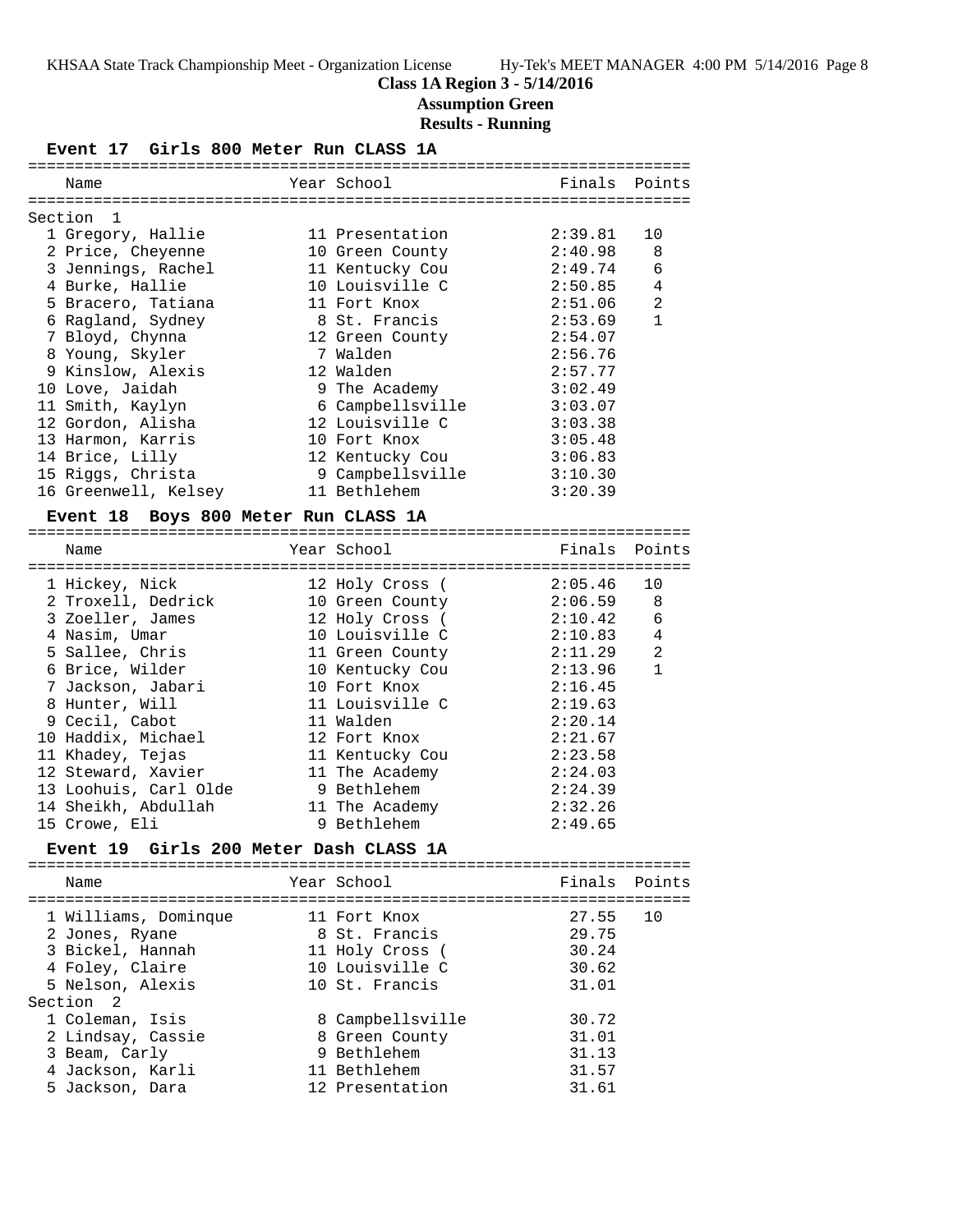# **Class 1A Region 3 - 5/14/2016**

**Assumption Green**

|                     | Event 19 Girls 200 Meter Dash CLASS 1A |                       |          |                |
|---------------------|----------------------------------------|-----------------------|----------|----------------|
|                     | 6 Abdur-Rahman, Fatima                 | 10 Brown              | 32.84    |                |
|                     | Section 3                              |                       |          |                |
|                     | 1 McGee, Jomikha                       | 9 The Academy         | 28.23    | 8              |
|                     | 2 Scott, Kierra                        | 11 Kentucky Cou       | 28.38    | 6              |
|                     | 3 Hazelwood, Taliyah                   | 8 Campbellsville      | 28.40    | 4              |
|                     | 4 Reynolds, Lindsay                    | 12 Presentation       | 28.71    | 2              |
|                     | 5 Springfield, Kami                    | 8 Walden              | 28.93    | $\mathbf{1}$   |
|                     | 6 Mathis, London                       | 10 Kentucky Cou       | 29.06    |                |
|                     | 7 Nordman, Taylor                      | 9 Fort Knox           | 29.27    |                |
|                     | 8 Oakley, Ann                          | 10 Holy Cross (       | 29.92    |                |
|                     | Event 20 Boys 200 Meter Dash CLASS 1A  |                       |          |                |
|                     | Name                                   | Year School           | Finals   | Points         |
|                     |                                        |                       |          |                |
|                     | Section 1                              |                       |          |                |
|                     | 1 Mason, Caleb                         | 9 St. Francis         | 25.99    |                |
|                     | 2 Whitfield, Greg                      | 9 Walden              | 26.93    |                |
|                     | 3 Haydon, Michael                      | 10 Bethlehem          | 27.98    |                |
|                     | 4 Ohler, Tyler                         | 10 Bethlehem          | 27.99    |                |
|                     | 5 Jay, Thomas                          | 12 Kentucky Cou       | 28.59    |                |
|                     | 6 Moore, Jabrell                       | 11 St. Francis        | 29.42    |                |
|                     | Section 2                              |                       |          |                |
|                     | 1 Greenwall, Alec                      | 12 Holy Cross (       | 24.74    | 2              |
|                     | 2 Blackwell, Brandon                   | 10 Whitefield Academy | 24.81    | 1              |
|                     | 3 Oliver, Matthew                      | 8 Campbellsville      | 26.24    |                |
|                     | 4 Murray, Nate                         | 10 Louisville C       | 26.38    |                |
|                     | 5 Johnson, Tristan                     | 9 Campbellsville      | 27.38    |                |
|                     | 6 Durgasingh, Landon                   | 11 Brown              | 27.75    |                |
|                     | Section 3                              |                       |          |                |
|                     | 1 Bearden, Max                         | 11 Holy Cross (       | 22.69    | 10             |
|                     | 2 Booth, Demetrius                     | 10 The Academy        | 24.12    | 8              |
|                     | 3 Wooldridge, Dallas                   | 12 Fort Knox          | 24.19    | 6              |
|                     | 4 Ribarich, Tj                         | 11 Green County       | 24.65    | 4              |
|                     | 5 Abdur-Rahman, Hashim                 | 11 Brown              | 24.86    |                |
|                     | 6 Barrett, Spencer                     | 9 Walden              | 24.88    |                |
|                     | 7 Gradney, Geoffrey                    | 10 Fort Knox          | 24.91    |                |
|                     | 8 Suratt, Corbin                       | 12 Green County       | 25.47    |                |
|                     | Event 21 Girls 3200 Meter Run CLASS 1A |                       |          |                |
|                     | Name                                   | Year School           | Finals   | Points         |
| $=$ $=$ $=$ $=$ $=$ |                                        |                       |          |                |
|                     | Section<br>1                           |                       |          |                |
|                     | 1 Domene, Lindsey                      | 8 Walden              | 12:28.66 | 10             |
|                     | 2 Noyola, Angelica                     | 9 Fort Knox           | 12:32.41 | 8              |
|                     | 3 Collins, Caroline                    | 11 Bethlehem          | 12:54.76 | 6              |
|                     | 4 Voelker, Alex                        | 12 Presentation       | 13:30.19 | 4              |
|                     | 5 Vogt, Julia                          | 11 Presentation       | 13:30.53 | $\overline{a}$ |
|                     | 6 Liem, Shannon                        | 7 Walden              | 13:38.61 | $\mathbf{1}$   |
|                     |                                        |                       |          |                |
|                     | 7 Gadre, Sonia                         | 12 Kentucky Cou       | 14:16.59 |                |
|                     | 8 Howes, Isabella                      | 12 Fort Knox          | 14:37.06 |                |
|                     | 9 Fahsah, Lana                         | 10 Kentucky Cou       | 14:51.44 |                |
|                     | 10 Bailey, Maelin                      | 7 Green County        | 14:55.25 |                |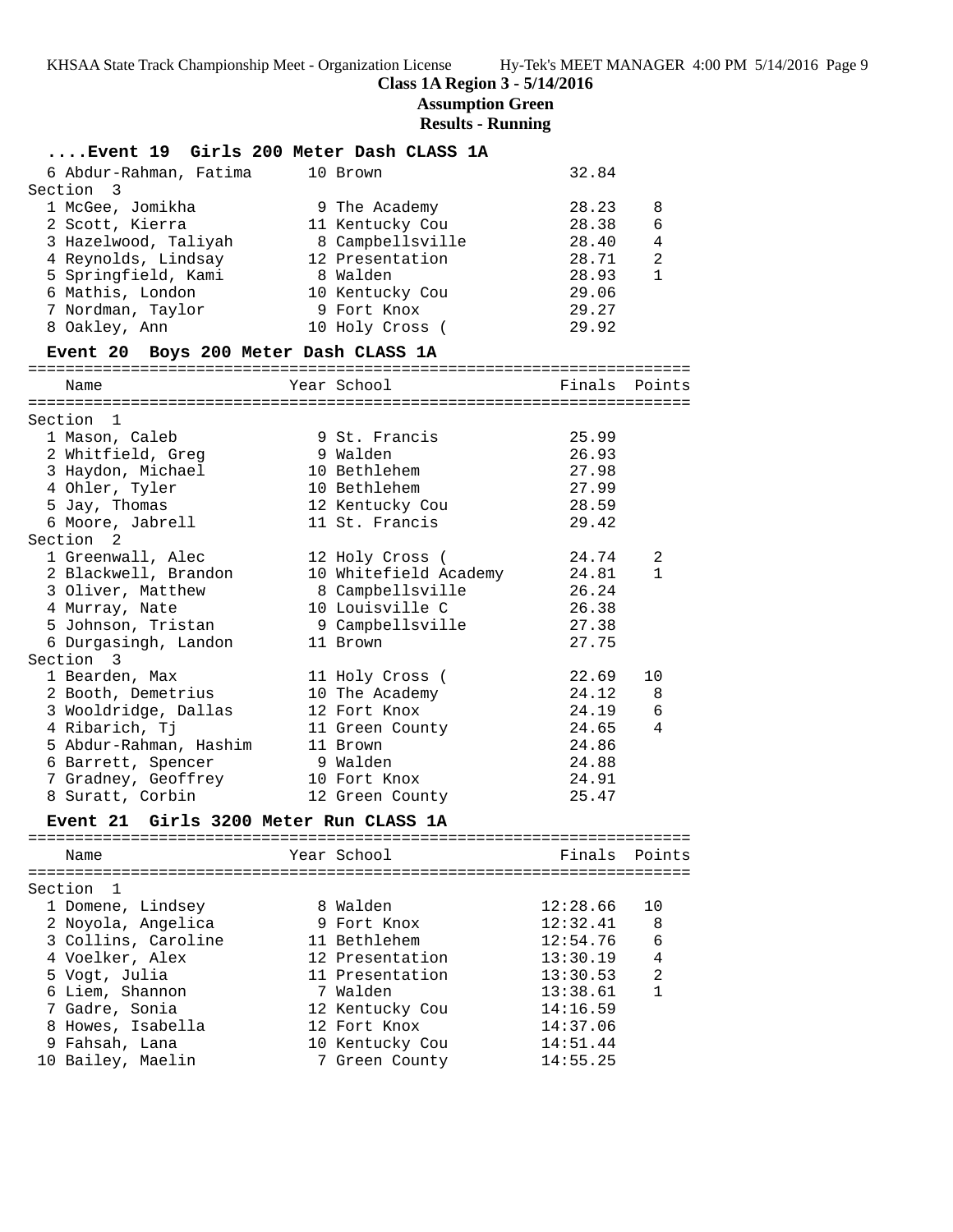## **Class 1A Region 3 - 5/14/2016**

**Assumption Green**

| Event 22 Boys 3200 Meter Run CLASS 1A               |                         |          |                |
|-----------------------------------------------------|-------------------------|----------|----------------|
| Name                                                | Year School             | Finals   | Points         |
|                                                     |                         |          |                |
| 1 Thornsberry, Keeton                               | 9 Holy Cross (          | 10:22.09 | 10             |
| 2 Thomasson, Robbie                                 | 9 Whitefield Academy    | 10:30.60 | 8              |
| 3 Rojas, Orlando                                    | 9 Fort Knox             | 10:30.82 | 6              |
| 4 Mccauley, Tanner                                  | 10 Holy Cross (         | 10:35.11 | 4              |
| 5 Abell, Bradley                                    | 9 Green County          | 10:58.58 | $\overline{2}$ |
| 6 Henes, Ethan                                      | 10 Louisville C         | 11:02.14 | 1              |
| 7 Ingram, John                                      | 12 Green County         | 11:08.62 |                |
| 8 Stanton, Luke                                     | 11 Brown                | 11:24.59 |                |
| 9 Rojas, Yadiel                                     | 8 Fort Knox             | 11:24.82 |                |
| 10 Lentini, Ryan                                    | 10 Kentucky Cou         | 11:34.95 |                |
| 11 Starks, Henry                                    | 8 Kentucky Cou          | 12:03.31 |                |
| 12 Liem, Patrick                                    | 10 Walden               | 12:14.40 |                |
| 13 Mcaninch, Ian                                    | 9 Campbellsville        | 12:16.95 |                |
| 14 Wolff, Levi                                      | 10 Louisville C         | 12:39.97 |                |
| 15 Mattingly, Sawyer                                | 11 Bethlehem            | 12:41.26 |                |
| 16 Dalmares, Peter                                  | 7 Walden                | 13:04.79 |                |
| 17 Weston, Brandon                                  | 8 Bethlehem             | 13:33.79 |                |
|                                                     |                         |          |                |
| Girls 4x400 Meter Relay CLASS 1A<br><b>Event 23</b> |                         |          |                |
| School                                              |                         | Finals   | Points         |
|                                                     |                         |          |                |
| 1 Presentation                                      |                         | 4:35.44  | 10             |
| 1) Allsopp, Marlo 10                                | 2) Reynolds, Lindsay 12 |          |                |
| 3) Stephenson, Lilly 11                             | 4) Gregory, Hallie 11   |          |                |
| 2 Louisville Collegiate                             |                         | 4:36.70  | 8              |
| 1) Orr, Elizabeth 12                                | 2) Burke, Hallie 10     |          |                |
| 3) O'Leary, Gilly 12                                | 4) Kommor, Regan 11     |          |                |
| 3 Fort Knox                                         |                         | 4:36.72  | 6              |
| 1) Bracero, Tatiana 11                              | 2) Mckinley, Joy 8      |          |                |
| 3) Nordman, Taylor 9                                | 4) Garner, Brinkley 11  |          |                |
| 4 Kentucky Country Day                              |                         | 4:40.94  | 4              |
| 1) Beache, Kendall 11                               | 2) Jennings, Rachel 11  |          |                |
| 3) Smith, Harper 10                                 | 4) White, Ashley 9      |          |                |
| 5 Holy Cross (Louisville)                           |                         | 4:46.31  | 2              |
| 1) Jessie, Zoe 12                                   | 2) Oakley, Ann 10       |          |                |
| 3) Thornsberry, Kaylee 11                           | 4) Bickel, Hannah 11    |          |                |
| 6 Green County                                      |                         | 5:22.81  | T              |
| 1) Williams, Katelynn 11                            | 2) Davis, Sidney 11     |          |                |
| 3) Bloyd, Chynna 12                                 | 4) Price, Cheyenne 10   |          |                |
| -- Walden                                           |                         | DQ       |                |
| 1) Boggess, Taylor 8                                | 2) Chan, Gabby 7        |          |                |
| 3) Springfield, Kami 8                              | 4) Osborn, Jamie 10     |          |                |
| Boys 4x400 Meter Relay CLASS 1A<br><b>Event 24</b>  |                         |          |                |
|                                                     |                         |          |                |
| School                                              |                         | Finals   | Points         |
|                                                     |                         |          |                |
| 1 The Academy @ Shawnee                             |                         | 4:13.36  |                |
| 1) Knuckles, Chris 9                                | 2) Miller, Samari 9     |          |                |
| 3) Sheikh, Abdullah 11<br>2 Bethlehem               | 4) Steward, Xavier 11   |          |                |
|                                                     |                         | 4:14.63  |                |
| 1) Collins, John 12                                 | 2) Ohler, Tyler 10      |          |                |